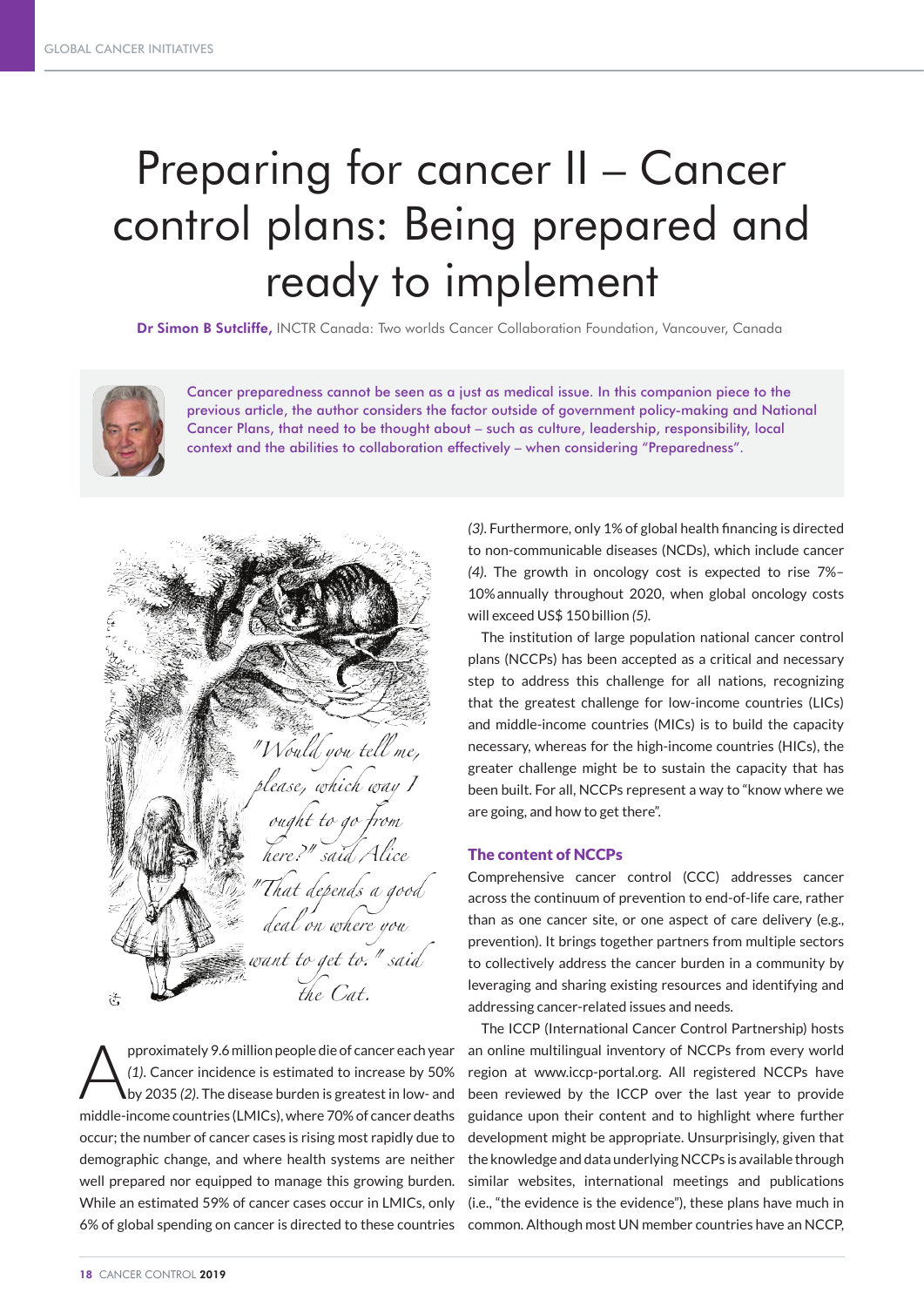| Table 1: Contextual components of preparedness for implementing cancer control |                                                                                                         |
|--------------------------------------------------------------------------------|---------------------------------------------------------------------------------------------------------|
| <b>The Disease Control Plan</b>                                                | Contextually appropriate content aligned to goals and targets                                           |
| Data: Information                                                              | Registry: Surveillance: Outcomes: Projection: health economic data.                                     |
| <b>Public Policy</b>                                                           | Equity: Fairness: Integration: "Greatest good for the greatest number"                                  |
| Societal Responsibility                                                        | Disease as an "all of society" issue: inclusivity: engagement: priorities: mobilization & participation |
| Leadership and Governance                                                      | Coherent, comprehensive, leadership & stewardship                                                       |
| Organizational Structure                                                       | Relationships, reporting, responsibilities, accountabilities                                            |
| <b>Health Workforce</b>                                                        | Supply: skills appropriateness: retention: incentivization                                              |
| A Financial Plan and Budget                                                    | Secure new, re-allocated or transferrable funds                                                         |
| Sustainability                                                                 | Ethical, professional, socio-economic accountability and sustainability                                 |
| Collaboration                                                                  | All disciplines, institutions, organizations and sectors (PPP).                                         |
| Communication                                                                  | All of government; all of society (political, professional; public &private                             |

notwithstanding entirely appropriate content. There are good plans in implementation, e.g., Australia, France, New Zealand, United Kingdom, Canada, etc.; more commonly in high-resource countries. The challenge with NCCPs is that medical and scientific content and validity are essential, but insufficient to implement an NCCP. Knowing what the route forward should be is not synonymous with undertaking, or even understanding, what the journey will entail.

## The context and collaborations of NCCPs

Understanding country context and the availability of collaboration and relationships are necessary prerequisites for implementation of NCCPs. Contextually, the issues of culture, population composition, levels of literacy and poverty, health infrastructure, geography, climate, economy, human resources, technology are amongst the key determinants of whether a country could actually put what is known and desired into implementation. But knowing whether the constituencies whose participation is necessary to implement the plan are present, constructively engaged and actively collaborating to achieve population goals proves to be equally important. NCCPs are societal plans requiring engagement and action by all constituents of society. They are not the plan of any one constituency – the government, the ministry of health, or the medical profession, etc. They are society's plan to control cancer in their population and they must be owned and supported by all components of society.

Whether NCCPs are likely to be implemented successfully or not has less to do with the content of the plan and more to do with the state of preparedness and readiness to implement the NCCP. This is more about functions, structures , funding and execution (a strategic plan, a business plan, an operating plan, a budget, a governance structure, leadership, an executive and operational structure, reporting and accountability), and the existence of an understanding between necessary

relatively few have actually put their plan into implementation, collaborating entities (government, MoH, institutions, academia, NGOs, advocacy groups, patients, advocates, public and private sector) as to how they will relate, contribute and hold themselves accountable for delivering the elements of the plan.

> The Cancer Preparedness Index described elsewhere in this publication identifies Policy & Planning, Care Delivery and Health System & Governance attributes as key determinants of understanding preparedness for implementation of NCCPs (6). Whilst the authors at the Economist Intelligence Unit (EUI) position the value of the Index primarily in terms of government policy formulation and comparability between nations in their level of preparedness to enact NCCPs, an understanding of preparedness and readiness by each of the partners in the execution of an NCCP is fundamental for collaborative implementation.

> Which begs the question "What does 'preparedness and readiness' look like? What does it mean from the perspective of each partner?" Some of the possible components are presented in Table 1.

> A key issue, however, notwithstanding preparedness, is to identify the individual or group who is both capable and willing to take on the responsibility of overseeing that the strategy delivers the outcomes for which it has been created. Finding such a steward can be as challenging as the task itself. Who is able to coordinate the "content" – the medical and scientific enterprise – with the "context"- the sociopolitical enterprise? Who will convene, facilitate and enable the necessary "collaboration" between the multiplicity of different, independent parties and at the same time align strategic, business (financial) and operational implementation? Who is sufficiently trusted, respected and knowledgeable across the elements of the strategy, while at the same time independent of individual, organizational or institutional pre-set mission agendas. Who is focused, responsible and prepared to be 100% accountable to the stakeholders for the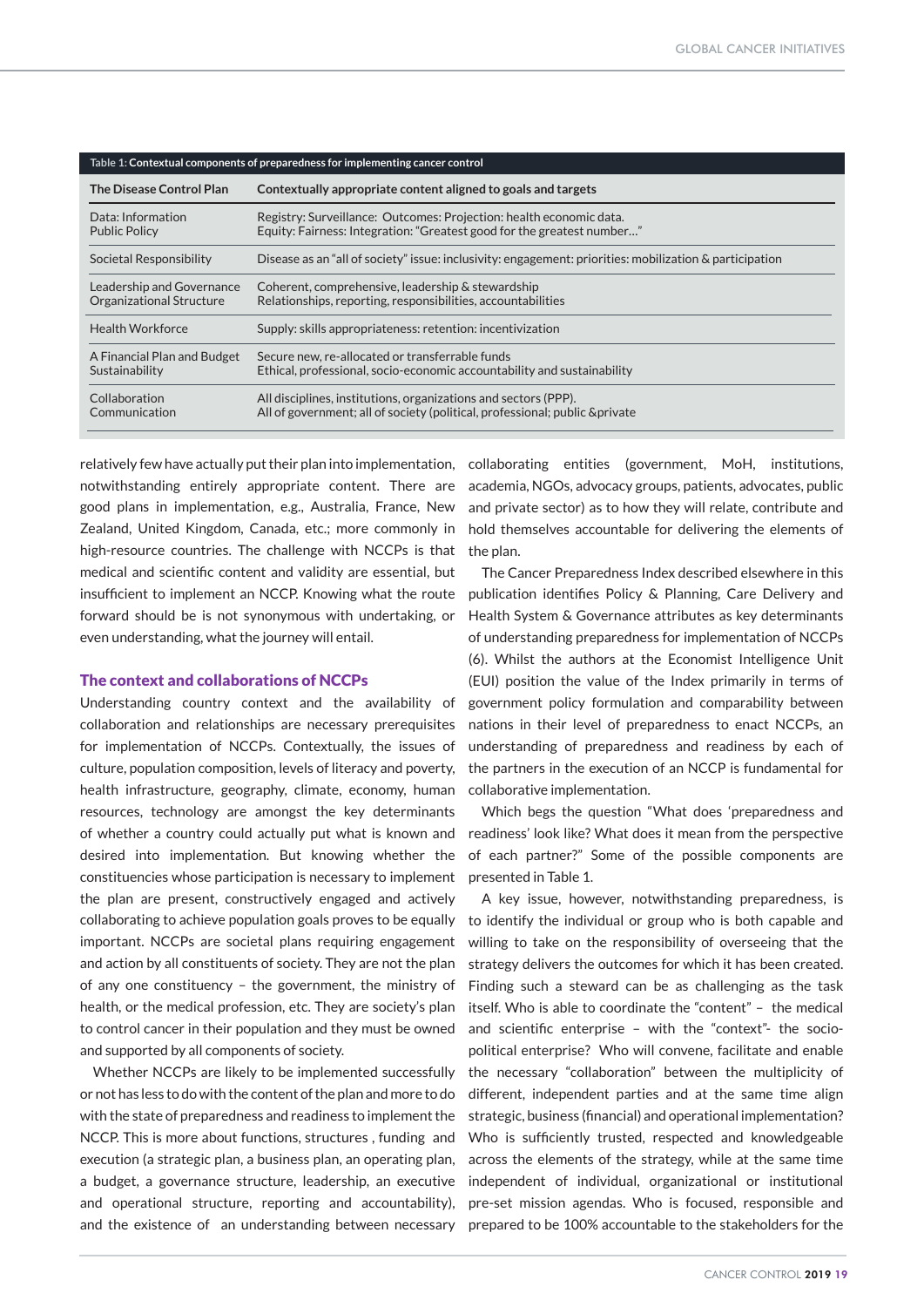implementation of a plan that is directed towards improved population health/cancer control outcomes? These are some of the considerations that underlie the choice of "steward and stewardship".

Preparedness and readiness requires being able to demonstrate, step by step, the feasibility of the developments that are imperative for implementing a NCCP. The strategic plan (the "why" and the "what") must become a business plan ("how", "how funded", "by whom"); the business plan must align to the financial plan; implementation must align with an annual operating budget ("what activity will we be doing tomorrow and how is it being paid for?"). Interestingly, this is more readily apparent for countries with one national policy and budget, rather than for "federated" countries, for whom implementation requires the determination of "added value for all without competition with any."

In addition, two fundamental and critical issues – culture and leadership – require an "up-front" consideration. Is there a culture of collaboration between science, medicine, public health, health services and the institutions/enterprises whose engagement is necessary to achieve improved population health outcomes? Why would the NCCP be more implementable and effective now than may have hitherto been the case to date? Globally, government indifference and/or change of political leadership represents a major impediment to national efforts to control cancer/NCDs. The public expression of support, including policy and funding is necessary. What might leadership look like at a national, state or municipal level?

Leadership can be demonstrated by other players besides elected politicians; such as by:

- J NGOs: aligning organizational priorities (organizational well-being, competitive advantage and fundraising imperatives) and societal priorities attained through integrated and collaborative solution(s)?
- $\bigcirc$  Academia: aligning academic and health service needs, particularly health human resource needs, training and mentorship, curriculum development, and fostering the changes in health practice underlying good, progressive change in healthcare universities, faculties of medicine, schools of public health, schools for health professional disciplines, and professional societies.
- $\Theta$  Health sector authorities and institutions/hospitals/ community services: enacting the necessary shifts from acute, tertiary, facility-based, high-tech, high professional resource-based care to more sustainable models appropriate for chronic and non-communicable diseases in an ageing population, including the reallocation of resources within operating budgets.
- J Patients, advocates and advocacy: mobilizing advocacy

for cancer control, rather than reactively for single diseases, with patients and advocates becoming "owners" of the problem and its solution, rather than "arms-length" observers?

- $\bigodot$  Public/civil society: shifting the balance from an illnessfocus to a health, wellness and illness management perspective, in which personal choices, behaviours and actions are integral components of necessary change.
- $\bullet$  Private sector/health industry: engaging and harnessing the value, expertise and influence of the private sector whilst honouring the principles and practices of universal healthcare systems and balancing principles with the practical realities of sustainable healthcare.

If we define collaboration as "the pursuit by multiple, independent organizations, of a common vision and purpose to achieve a shared greater goal" then "true collaboration", would be ideal, but unlikely. Independent organizations have distinct governance, proscribed purposes, funding mechanisms and obligations to stakeholders/shareholders/funders. "True collaboration" would require the subjugation of individual mandates to a common "higher" and shared purpose.

Short of this ideal, but more realistic in practice, are lesser levels of collaboration; e.g., "sharing" – providing information with, or without, any necessary expectation of attention or action; "co-ordinating" – determining where mutual agendas can come together, in person or remotely, to exchange information that is relevant to purpose; or "cooperating" – working together on defined areas of mutual activity to the greater gain of all parties.

In principle, host nations and collaborating partners may expect benefit through any level of collaboration, but in practice, the increasing commitment through sharing, coordinating, cooperating and truly collaborating is the investment that host and partner(s) make in trust and mutual respect, time, and reconciling individual goals to a shared common purpose (sharing common "turf") (7).

Coherence and constructive collaboration between the "owners of the plan" – not just the steward (the person or organization with responsibility and accountability to oversee the implementation of the NCCP), but rather those whose leadership, influence, support and visible profile provide the impetus for a societal plan to be effective. The role of the steward is to foster and nurture this culture, environment and relationship, to enable the plan to be implemented in a contextually-appropriate manner, and report and demonstrate the results of collective action for control cancer at a population level.

We know which countries have NCCPs and we know which global organizations are taking the lead with assistance or